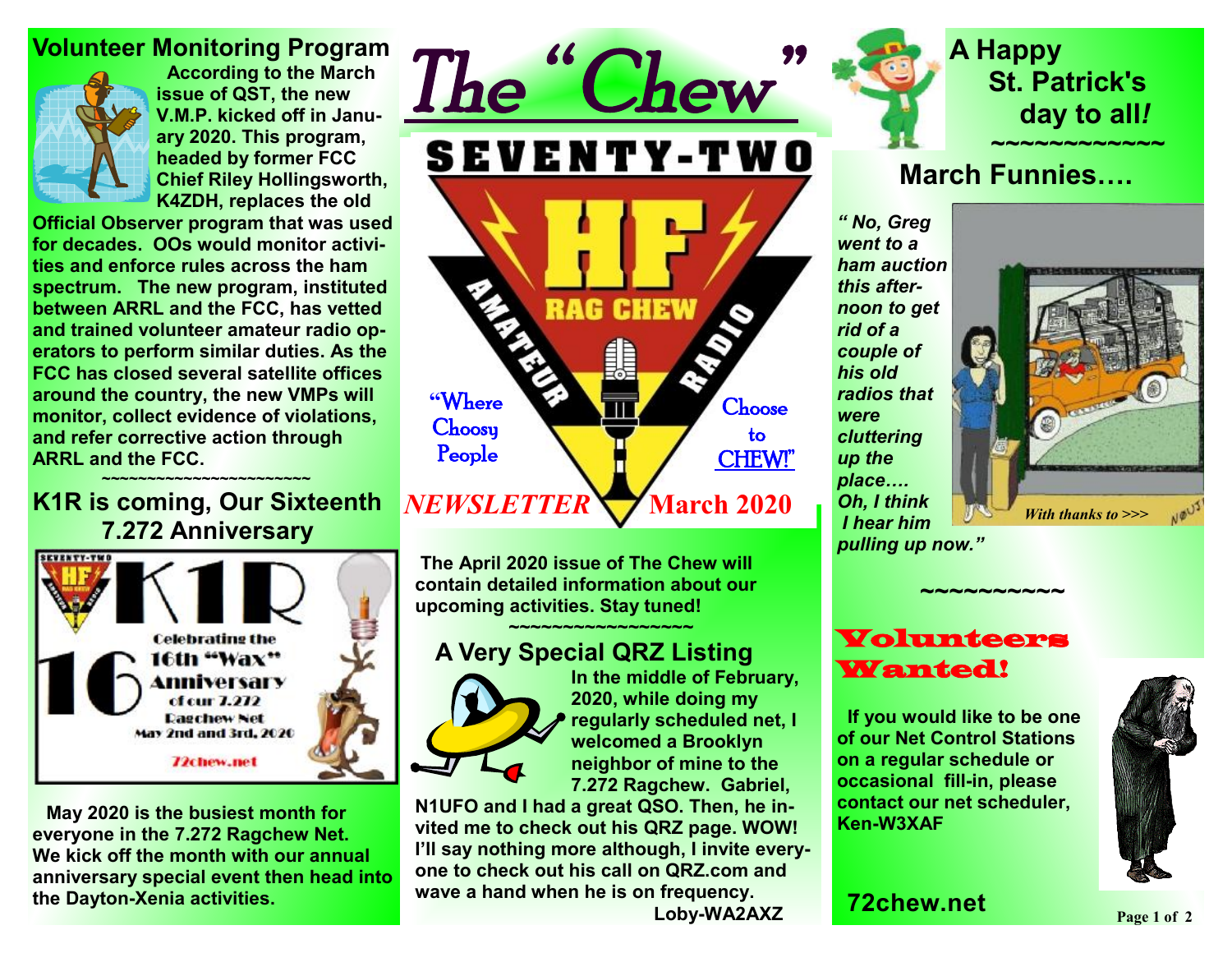#### **SDR sites, a godsend***!*

 **When on our 7.272 Ragchew or the 160m 1721 nets, one can usually hear me extolling the virtues of these fantastic receiving stations. There is a new landing page to the master site, http://sdr. hu/ where you have to regis-**

**ter your call sign and a password. It is free to all hams. You must have Firefox or Google Chrome on your computer, as they do not work with Microsoft browsers.** 

 **Once in, you can choose from any of the 600+ worldwide sites, then pick a frequency from below the AM broadcast band all the way through 30 MHz. During poor band conditions, give it a try and you will be pleasantly surprised that you can hear stations at S9+ where you couldn't hear them on the home rig.** 

#### ★<del>★★★★★★★★★★★★</del>★★★★★★★  **Vintage "Chew" QSL from Ed-WA2NDA**

| WA2NDA | <b>EDWA</b><br>Mr. Ed<br>429 b<br>forked                        |
|--------|-----------------------------------------------------------------|
|        | K<br>RADIO<br>DATE<br>TIME<br>FREQ<br><b>RST</b><br>MODE<br>RIG |
|        | ANT.<br>No: Borec Hill Trived                                   |

 **Here is a blast from our past! A QSL dated 2005, at the formation of our group, between two of the original NCS's,**

**Ed-WA2NDA and Scott-KG4WEL. While no longer serving as NCS's, one can readily see that Ed is still, to this day, wielding his fishing pole, trying to catch the "big one." Scott has rejoined us and checks in to wave a hand too.** 

 **~~~~~~~~~~~~~~~~~~~** 

## **Spring is Here!**

 **It is time to get out of the old chair in the shack and check out the antenna farm. Old Man Winter has a way of taking his toll on guy wires, cables, connectors and** 

**antenna mounts. Head outside with a pair of binoculars or a video drone if you have one, and check out the tower, the insulators and all parts of the antenna system that keep you on the air. Remember that coax cable has a shelf life and if it is found to be brittle and failing, it is time to renew with a new and more reliable spool.** 

**~~~~~~~~~~~~~~~~~~~~~~** 



# *A note from your editor …*

 **Our monthly newsletter "THE CHEW", contains information about the activities and participants in the 7.272 Ragchew Net. We rely on contributions of stories and pictures from the members to keep all of us up to date, impart information we can all use and, of course, to raise a smile and a chuckle or two. If you find a new "Taz" photo that can be used for future certificates and QSLs, that too is greatly appreciated. Without you, there is no Chew! Please, e-mail your stories, tech info and** 

**photos to Loby at [wa2axz@arrl.net](mailto:wa2axz@arrl.net)** *Many Thanks!* 

**You can help out by making a small contribution that keeps the website on line as well as contending with the** 

**~~~~~~~~~~~~~~~~~~~~**

**postage and background costs encountered during the year. Please, send your contribution to your Special Events Coordinator, WA2AXZ, today.** 

 **~~~~~~~~~~~~~~~**